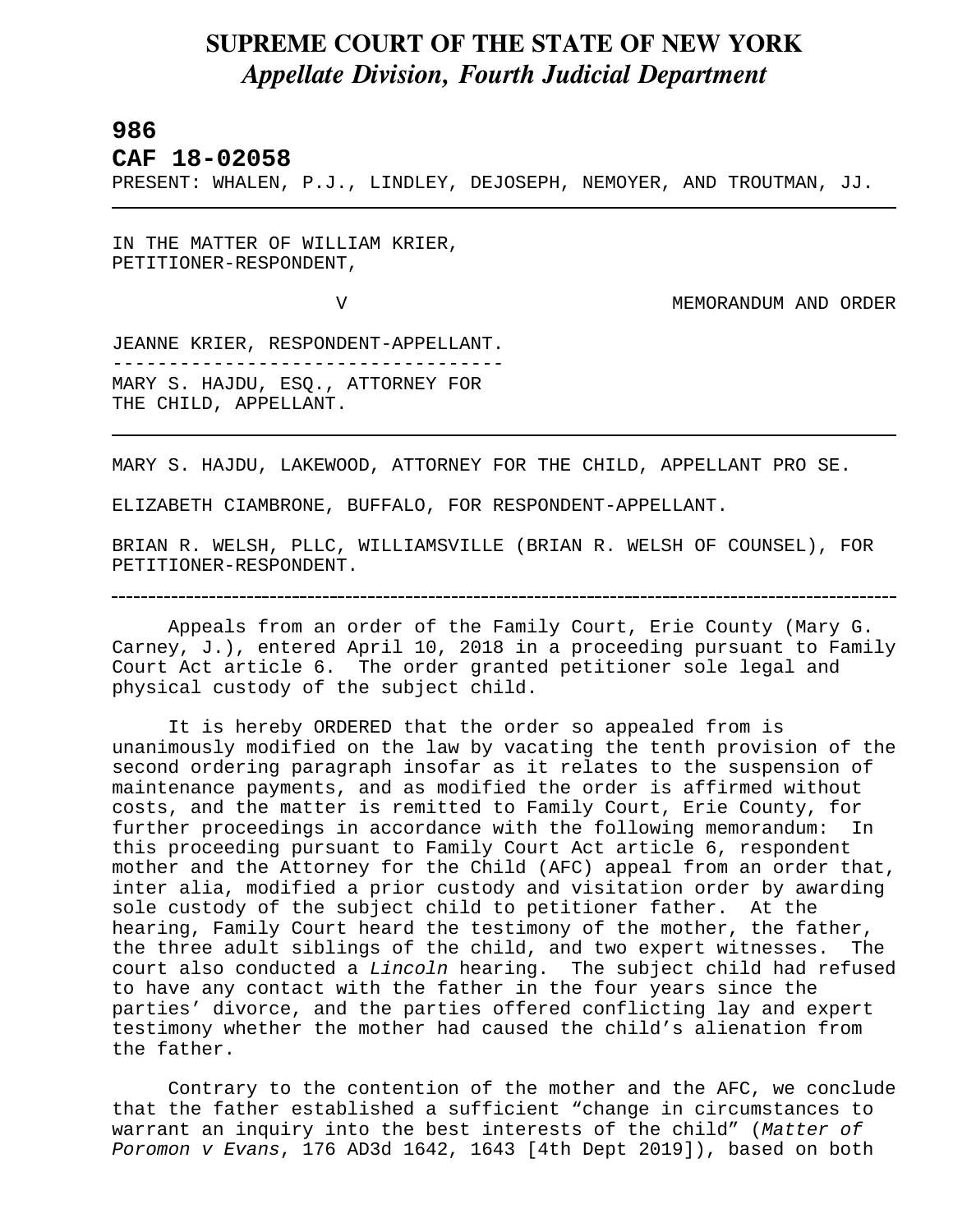the expert testimony that the child was demonstrating elements of parental alienation (*see Matter of Angela N. v Guy O*., 144 AD3d 1343, 1345 [3d Dept 2016]) and " 'the continued deterioration of the parties' relationship' " (*Lauzonis v Lauzonis*, 120 AD3d 922, 924 [4th Dept 2014]; *see Matter of Gaudette v Gaudette*, 262 AD2d 804, 804-805 [3d Dept 1999], *lv denied* 94 NY2d 790 [1999]; *see also Matter of Ingersoll v Platt*, 72 AD3d 1560, 1561 [4th Dept 2010]).

Furthermore, we reject the contention of the mother and the AFC that the determination to award sole custody to the father is not supported by the requisite "sound and substantial basis in the record" (*Matter of Russell v Russell*, 173 AD3d 1607, 1608 [4th Dept 2019]). "The court's determination in a custody matter is entitled to great deference and will not be disturbed where . . . it is based on a careful weighing of appropriate factors" (*Matter of Stanton v Kelso*, 148 AD3d 1809, 1810 [4th Dept 2017] [internal quotation marks omitted]; *see generally Fox v Fox*, 177 AD2d 209, 210-211 [4th Dept 1992]). Those factors include: (1) the continuity and stability of the existing custodial arrangement, including the relative fitness of the parents and the length of time the present custodial arrangement has continued; (2) the relative quality of each parent's home environment; (3) each parent's ability to provide for the child's emotional and intellectual development; (4) the parents' relative financial status and ability to provide for the child; (5) the child's wishes; and (6) the need of the child to live with siblings (*see Fox*, 177 AD2d at 210).

Here, upon consideration of the testimony, the court properly weighed those factors and found that all weighed in favor of placement with the father except the child's wishes. Although the subject child was 15 years old at the time of the hearing, the court properly determined that his wishes were not entitled to great weight inasmuch as the child was so profoundly influenced by his mother "that he cannot perceive a difference between" the father's abandonment of the marriage and the father's abandonment of him and that it was in the child's best interests to reside with the father despite his wishes to the contrary (*cf. Matter of Miosky v Miosky*, 33 AD3d 1163, 1167 [3d Dept 2006]; *see also Matter of Marino v Marino*, 90 AD3d 1694, 1695- 1696 [4th Dept 2011]). Contrary to the contention of the mother and the AFC, the court did not improperly rely on the presence of "parental alienation syndrome" (PAS) in making its custody determination. Indeed, the father's expert did not conclude that PAS, as a diagnosis, existed in this case and rather testified that the type of conduct in which the mother engaged resulted in the subject child becoming alienated from the father. Although PAS is not routinely accepted as a scientific theory by New York courts (*see Matter of Montoya v Davis*, 156 AD3d 132, 135 n 5 [3d Dept 2017]), this Court has repeatedly recognized the effects of alienating behaviors by a parent on children in custody and visitation determinations (*see Russell*, 173 AD3d at 1608-1609; *Matter of Nwawka v Yamutuale*, 107 AD3d 1456, 1457 [4th Dept 2013], *lv denied* 21 NY3d 865 [2013]; *Matter of Carter v Work*, 100 AD3d 1557, 1557-1558 [4th Dept 2012]). We thus conclude that there is a sound and substantial basis for the